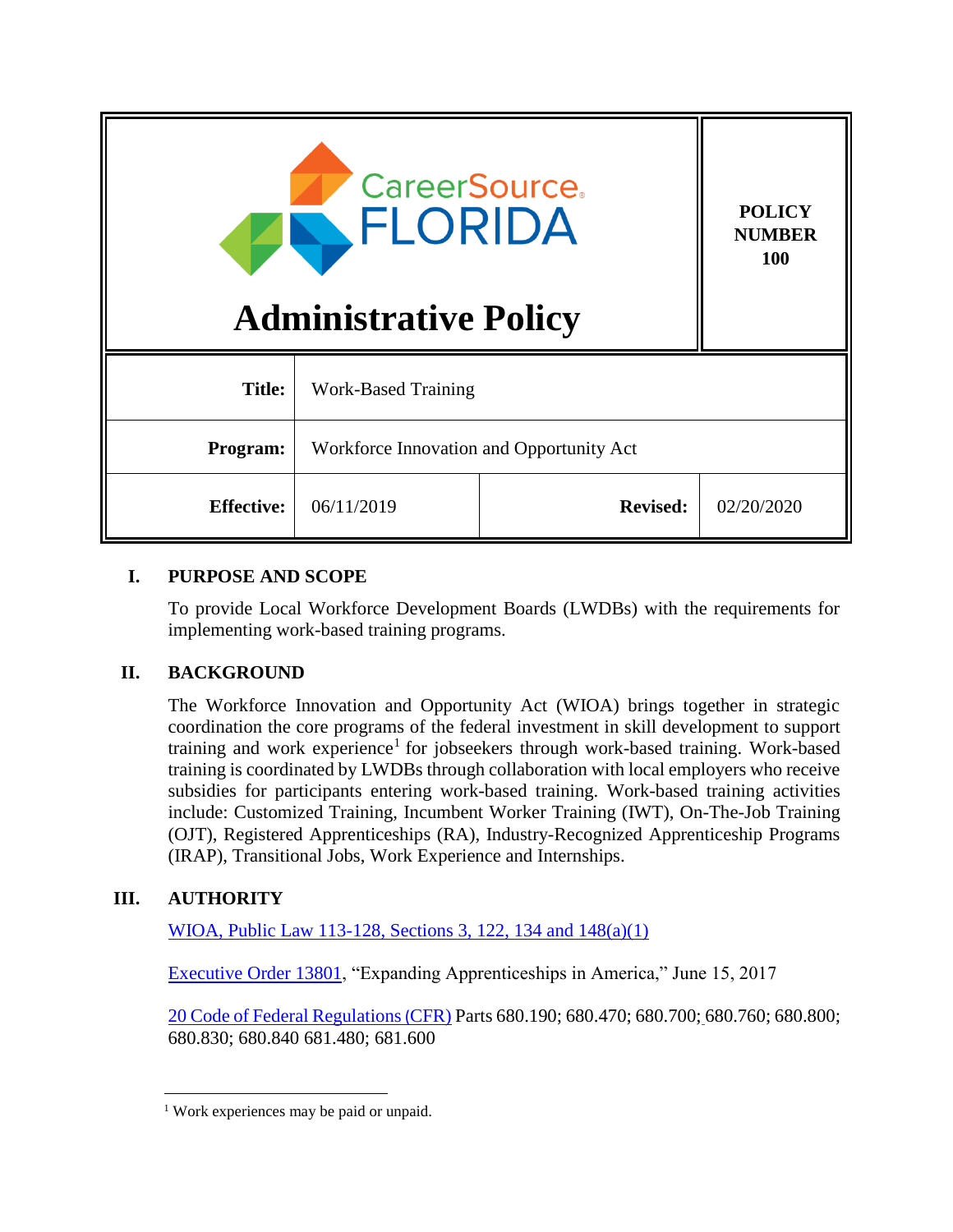# 29 CFR [Part 29](https://doleta.gov/OA/pdf/FinalRule29CFRPart29.pdf)

Training and Employment Guidance Letter [\(TEGL\) 13-16](https://wdr.doleta.gov/directives/corr_doc.cfm?DOCN=9125) and [TEGL 19-16](https://wdr.doleta.gov/directives/corr_doc.cfm?DOCN=3851)

Training and Employment Notice [3-18](https://wdr.doleta.gov/directives/corr_doc.cfm?DOCN=5367)

Florida Statutes, Sections [446.011](http://www.leg.state.fl.us/Statutes/index.cfm?App_mode=Display_Statute&Search_String=&URL=0400-0499/0446/Sections/0446.011.html) and [446.092](http://www.leg.state.fl.us/Statutes/index.cfm?App_mode=Display_Statute&Search_String=&URL=0400-0499/0446/Sections/0446.092.html)

Florida Administrative Code, Chapter [6A-23.001](https://www.flrules.org/gateway/ChapterHome.asp?Chapter=6A-23)

## **IV. POLICIES AND PROCEDURES**

Work-based training provides WIOA-eligible participants an opportunity to engage in work experiences where they develop employability skills, acquire job-specific knowledge and gain work experience in an area that helps prepare them for self-sufficient employment. LWDBs must ensure that work-based training is only offered for occupations that are in demand in the local area in which the participant receives training.

LWDBs must develop a service strategy for each participant. A service strategy is a document created jointly by the participant and case manager, and is based on career planning and the results of the objective assessment. The service strategy includes a summary of the jobseeker's strengths, barriers, services needed, education and employment goals, and services provided. When selecting work-based training for a participant, the case manager must include the following in the service strategy:

- 1. A determination that a work-based training activity is appropriate to meet the participant's needs;
- 2. The specific work-based training most appropriate for the participant based on an assessment of the participant's needs, skill set, and other characteristics<sup>2</sup> necessary to determine the best activity for the participant;
- 3. The specific short and long-term goals for the work-based training activity, by identifying the purpose of the activity and outcomes expected;
- 4. The employer with whom the activity will be done and other information relevant to the work-based training activities;
- 5. Responsibilities of the LWDB, employer and participant; and
- 6. Other activities necessary to support the work-based training activity.

When LWDBs enroll participants in work-based training, they must develop an agreement with the training worksite. LWDBs must ensure that the worksite agreement includes:

- 1. A job description and/or training outline.
- 2. Contact information for the supervisor.

 $\overline{a}$ 

3. Record-keeping and payroll information.

<sup>&</sup>lt;sup>2</sup> Characteristics include the features and traits of the individuals. It also refers to individuals with barriers to employment.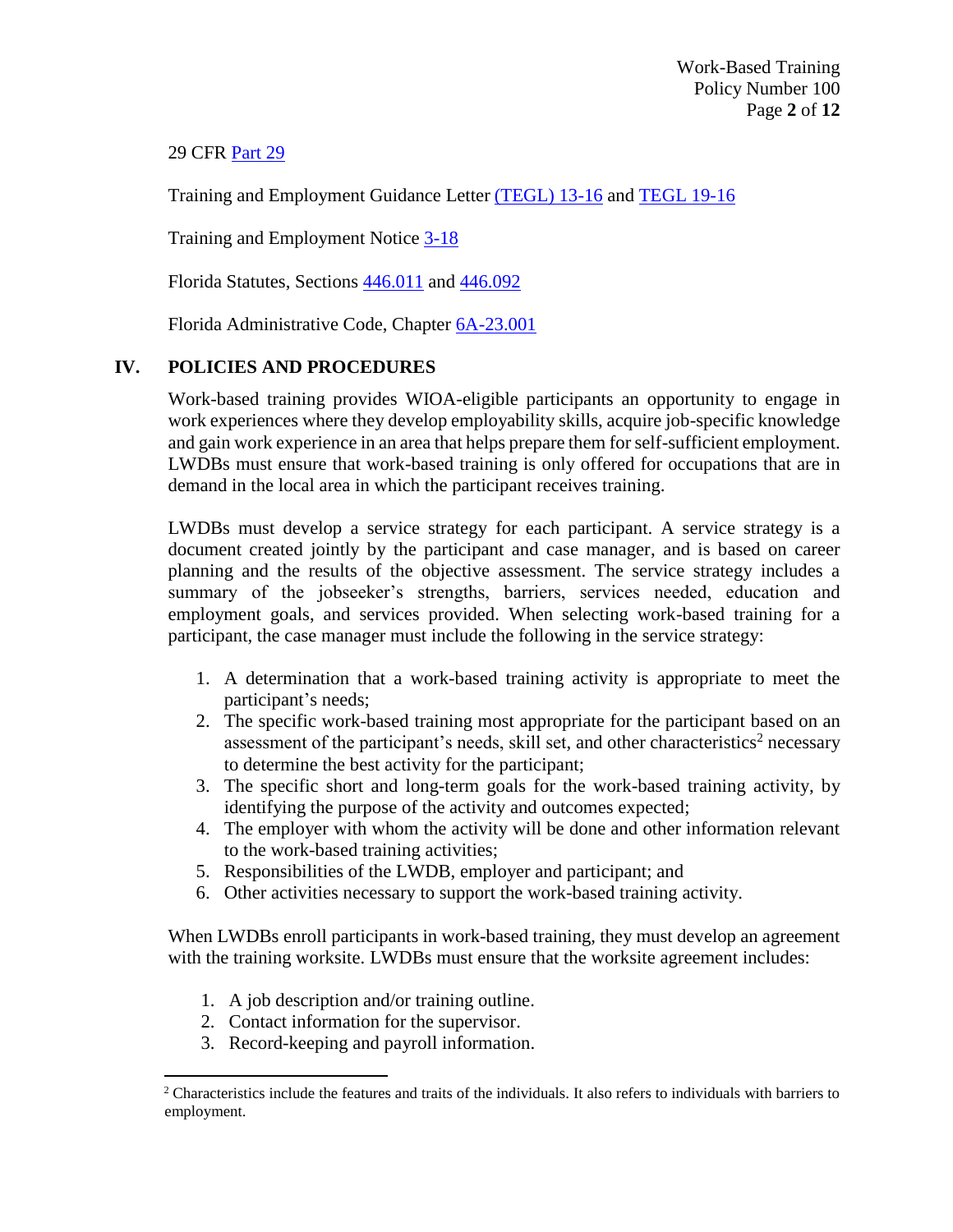- 4. Process to monitor the participant's worksite activities and ensure adherence to the records retention requirements, as applicable.
- 5. Worksite agreements for work-based training. For agreements with a staffing agency, the worksite agreements must include signatures of both the worksite employer and the staffing agency.

In addition to the requirements for specific work-based training described in this administrative policy, the LWDB must ensure compliance with relevant WIOA requirements and restrictions.

Support services are available for Adult, Dislocated Worker and Youth work-based training participants. LWDBs may provide support services to participants when it is necessary to assist individuals to participate in work-based training activities. The provision of such support services must be documented the individual service strategy. Support service needs are identified through the assessment process and outlined in the service strategy.

## **A. Types of Work-Based Training**

Work-based training includes: Customized Training, Incumbent Worker Training, On-The-Job Training, Registered Apprenticeship, Industry Recognized Apprenticeship Program, Transitional Jobs, Work Experiences and Internships.

1. **Customized Training** is training designed to meet the specific requirements of an employer or group of employers, with the commitment that the employer(s) will retain current employees or hire individuals who successfully complete the training. The target population for customized training includes adults and dislocated workers. LWDBs must require the employer to pay for a significant portion of the cost of training.

Customized training is most appropriate for adults and dislocated workers with barriers to employment who need industry or occupational skills, unemployed workers (including long-term unemployed), underemployed workers, and employed workers.

- 2. **Incumbent Worker Training** is training designed to meet the needs of an employer or group of employers to retain a skilled workforce or avert layoffs, and increases both participants' and companies' competitiveness. Employers must meet local eligibility criteria to receive IWT funds. Employers are required to pay for a significant cost of the training for those individuals enrolled in incumbent worker training. This can be done through cash payments and fairly evaluated in-kind contributions. The minimum amount of employer share in the IWT depends on the size of the employer and may not be less than:
	- a. 10 percent of the cost, for employers with 50 or fewer employees;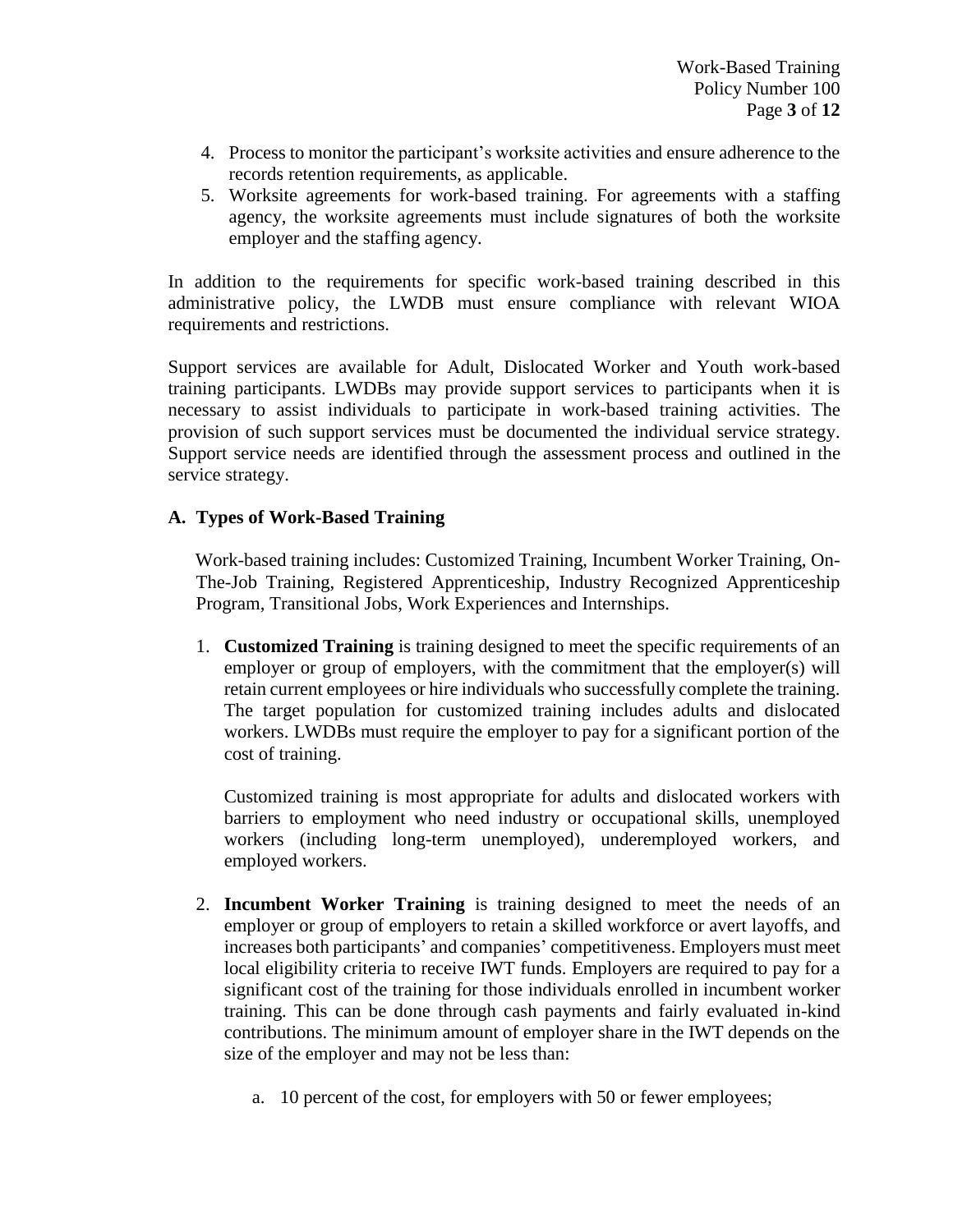- b. 25 percent of the cost, for employers with between 51 to 100 employees; and
- c. 50 percent of the cost, for employers with more than 100 employees.

LWDBs must work with employers to identify skill gaps of their workers and develop a strategy to effectively engage the workers in a training that will provide the knowledge and skills needed to increase the competitiveness of the employees and/or employers. The LWDBs must use the following factors to determine an employer's eligibility for participating in IWT:

- a. The characteristics of the individual employees;
- b. The relationship of the training to the competitiveness of the individual and employer;
- c. Other factors the state or local boards may determine appropriate, which may include, but are not limited to:
	- i. The number of employees identified to participate in the training;
	- ii. The employees' advancement opportunities, along with wages and benefits (both pre- and post-training earnings);
	- iii. The availability of other training and advancement opportunities provided by the employer;
	- iv. Credentials and skills gained as a result of the training;
	- v. Layoffs averted as a result of the training;
	- vi. Utilization as part of a larger sector and/or career pathway strategy; and
	- vii. Employer size.
- d. For an employer to receive IWT funds, LWDBs must ensure that individuals who receive training:
	- i. Are employed;
	- ii. Meet the Fair Labor Standards Act (FLSA) requirements for an employer-employee relationship; and
	- iii. Have an established employment history with the employer for six months or more (which may include time spent as a temporary or contract worker performing work for the employer receiving IWT funds). Pursuant to [Training and Employment Guidance Letter 19-16,](https://wdr.doleta.gov/directives/attach/TEGL/TEGL_19-16_acc.pdf) there is one exception to the six-month requirement, which is that in the event that incumbent worker training is being provided to a cohort of employees, not every employee in the cohort must have an established employment history with the employer for six months or more as long as a majority of those employees being trained meet the employment history requirement.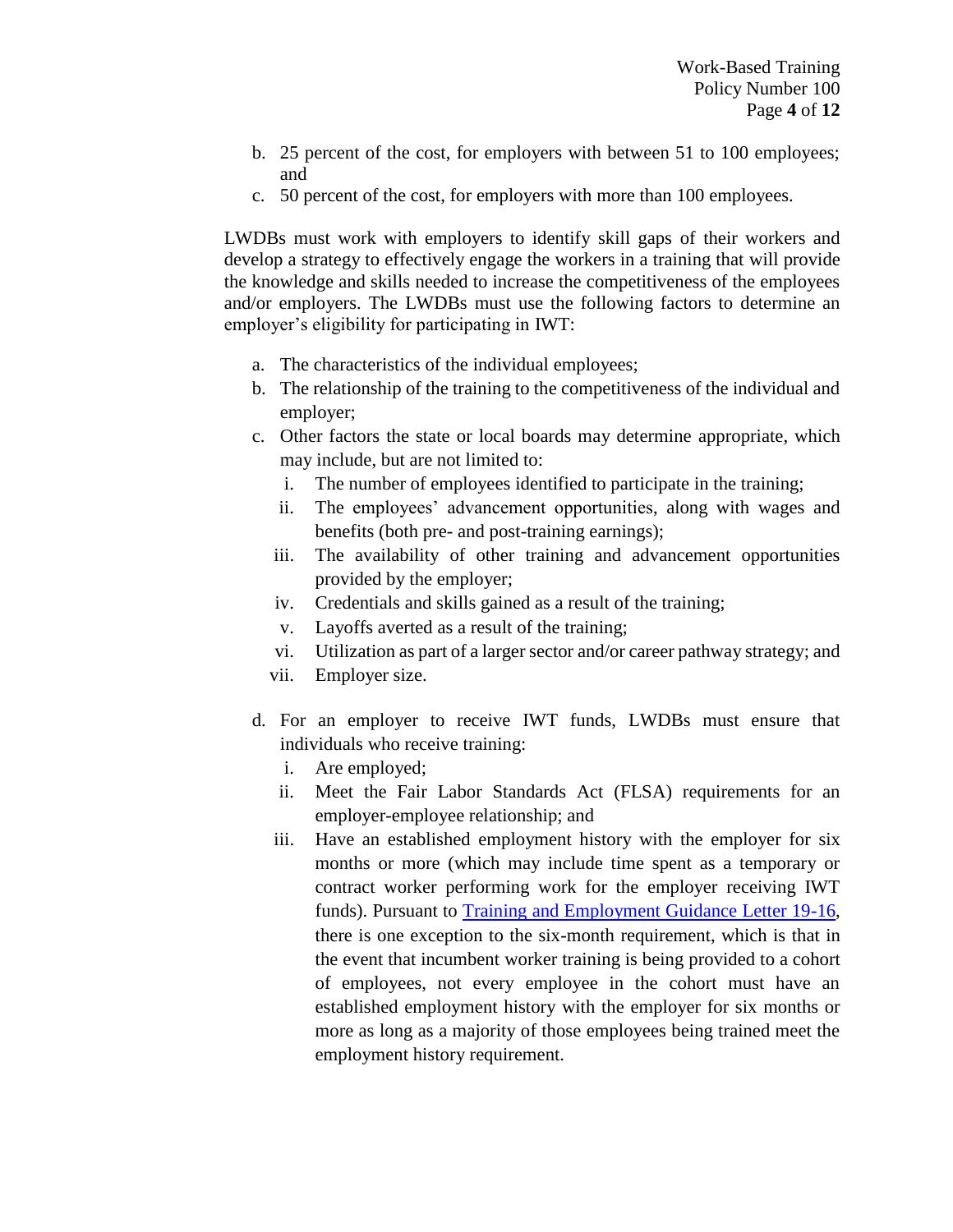Participants in IWT are not required to meet WIOA eligibility criteria or priority of service unless they are also enrolled as a participant in the WIOA Adult or Dislocated Worker program. However, LWDBs must record participant demographic information in Employ Florida because this information must be reported to the United States Department of Labor. Each field that contains a red asterisk (\*) must be completed in order to progress to the next field.

LWDBs may use up to 20 percent of their adult and dislocated worker funds to provide for the federal share of the cost of providing IWT such training services. LWDBs may not use IWT funds for administrative activities such as office supplies.

Generally, IWT should be provided to private sector employers; however, there may be instances where non-profit and local government entities may be the recipients of IWT funds. For example, IWT may be used in the health care industry where hospitals are operated by non-profit or local government entities and a nursing upskilling opportunity is available.

- 3. **On-the-Job Training** is training conducted by an employer that is provided to a paid participant while engaged in productive work in a job that:
	- a. Provides knowledge or skills essential to the full and adequate performance of the job;
	- b. Is made available through a program that provides reimbursement to the employer of up to 50 percent of the wage rate of the participant. LWDBs may increase the wage reimbursement level from 50 percent up to 75 percent for the extraordinary costs of providing the training and additional supervision related to the training. Factors LWDBs should use when deciding to increase the reimbursement rate must be documented and should include the following:
		- i. The characteristics of the participants, taking into consideration whether they are individuals with barriers to employment;
		- ii. The size<sup>3</sup> of the employer, with an emphasis on small businesses;
		- iii. The quality of employer-provided training and advancement opportunities (for example, if the OJT contract is for an in-demand occupation and will lead to an industry-recognized credential); and
		- iv. Other factors the LWDB may determine appropriate (for example, the number of employees participating in the training, the wage and benefit levels of the employees, and the relation of the training to the competitiveness of the participant.
	- c. Is limited in duration<sup>4</sup>, to the occupation for which the participant is being trained. Staff should take into consideration the content of the training, the prior

 $\overline{\phantom{a}}$ 

<sup>&</sup>lt;sup>3</sup> The term "size of the employer" refers to the number of employees.

<sup>&</sup>lt;sup>4</sup> Limited in duration refers to the time required for a participant to become proficient in the occupation for which the training is being provided.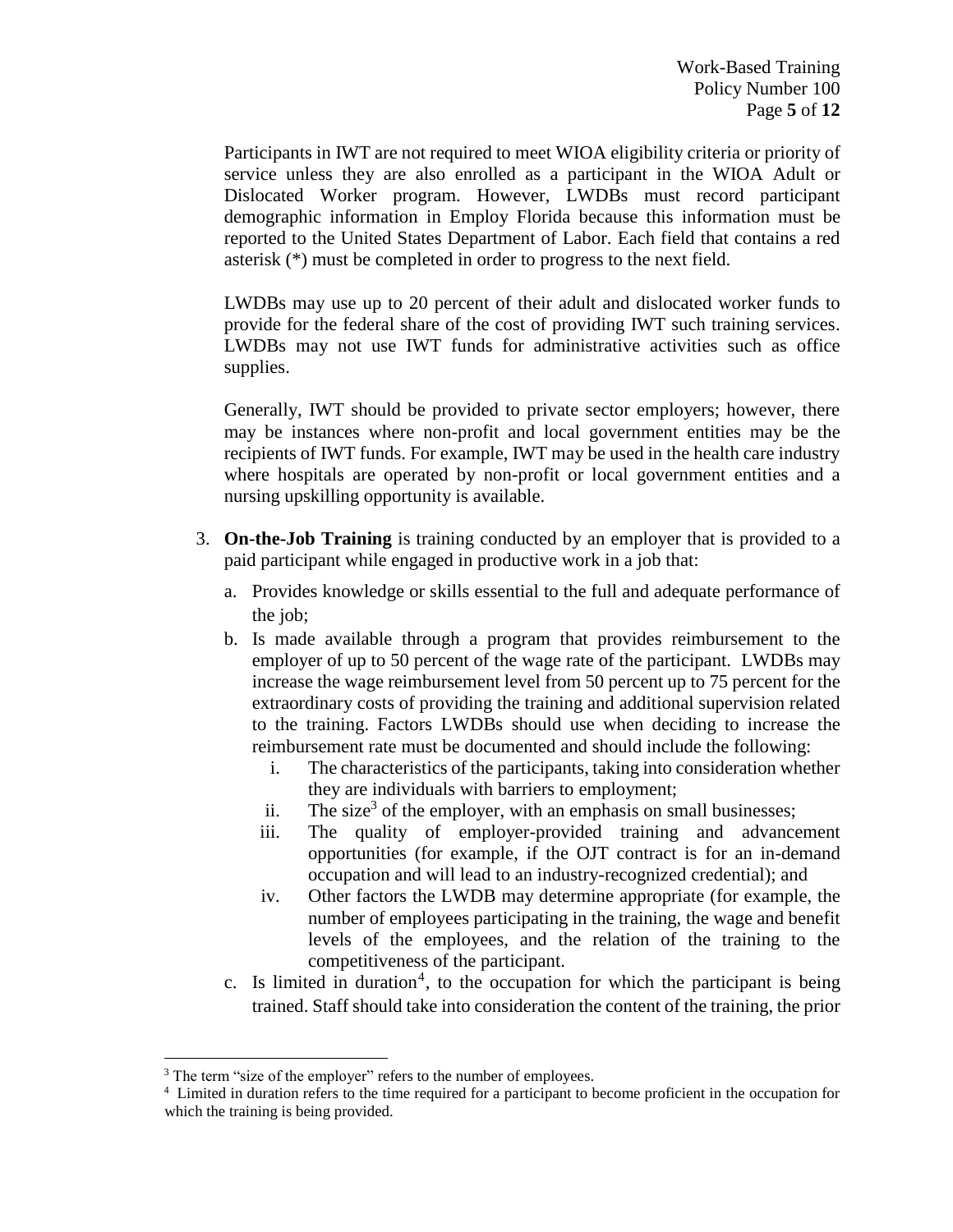work experience of the participant, and the service strategy of the participant, as appropriate.

LWDBs must ensure that participants have a training plan and contract prior to beginning the OJT assignment. The OJT training plan is a formal document detailing the structured job training and must provide participants with a combination of instruction in observable, and measurable job-ready skills, general employment competencies and occupational skills. LWDBs must ensure that each OJT plan is developed based on the participants ISS and/or IEP, and the occupation the participant has selected.

The LWDB may enter into a contract with a registered apprenticeship program to offer an OJT. However, the duration of the OJT contract must be designed around the length of the registered apprenticeship. LWDBs must enter into an OJT contract that covers the period that a participant is assigned to an employer.

Under certain circumstances, an OJT initiated through a reverse referral may be permitted. Reverse referral occurs when an individual is referred to the career center from a prospective employer (under either formal or informal agreement) for an assessment to determine if the individual meets the employer's hiring requirements for a specific position. Development of an OJT for an individual referred by the employer may be permitted only when:

- a. The individual progresses through the intake process as would any other career center customer and meets all requirements for eligibility as specified in this policy;
- b. The completed service strategy indicates training is necessary for the individual to perform the work associated with the position for which the employer has an opening;
- c. The employer meets all eligibility requirements outlined in 20 CFR 680.700 and any additional local eligibility requirement; and
- d. The employer provides assurance that the individual has not previously been employed by the employer in the same or similar position.

OJT is most appropriate for adults and dislocated workers in need of new skills to enter employment, and individuals with barriers to employment including, but not limited to, unemployed workers, underemployed workers, and out-of-school-youth.

Please click here to access the **Administrative Policy 009**, On-The-Job Training.

4. **Pre-Apprenticeship Programs** provide instruction and/or training to increase math, literacy, and other vocational and pre-vocational skills needed to enter a Registered Apprenticeship program. A pre-apprenticeship program must have at least one registered apprenticeship partner and must include: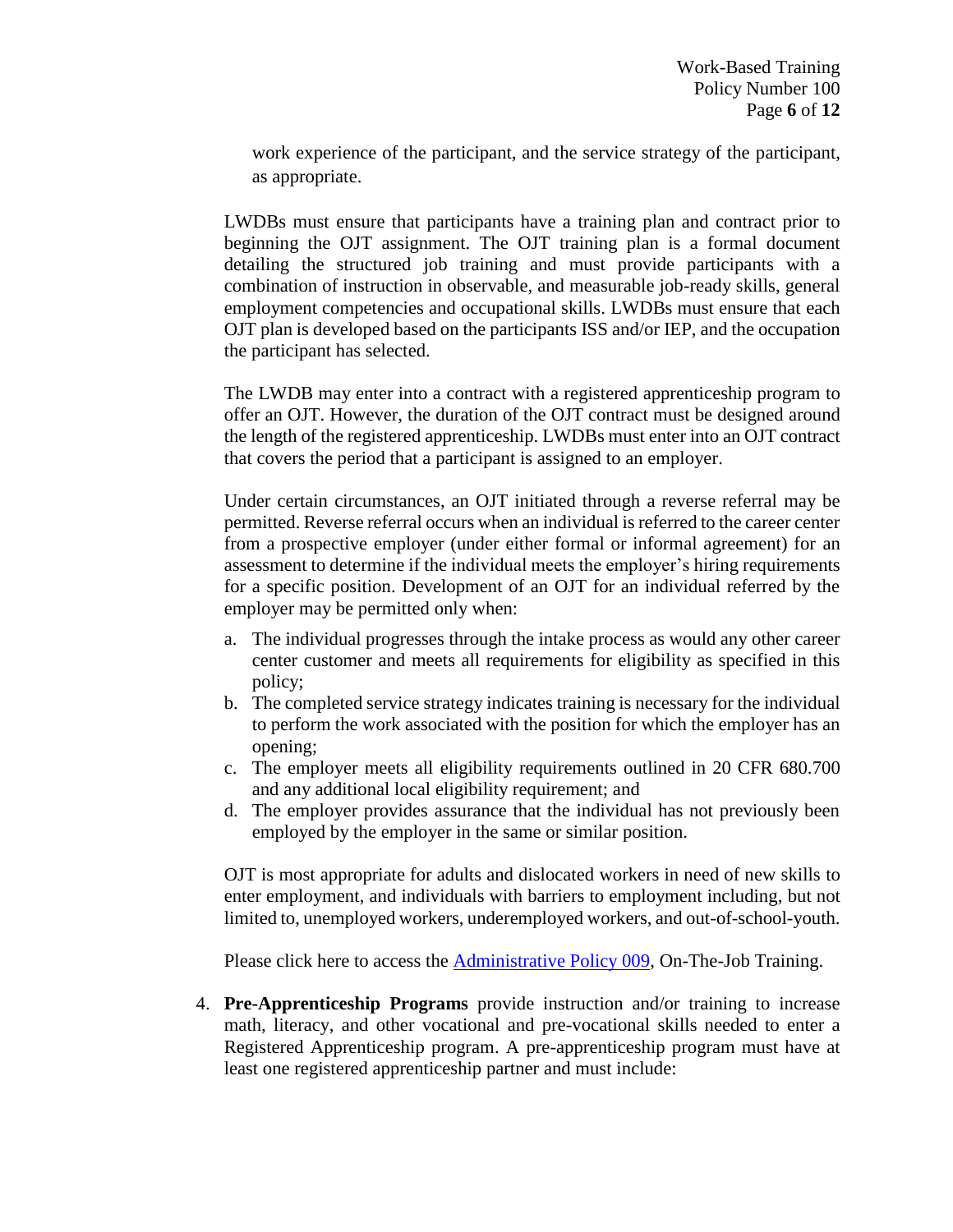- a. Training and curriculum that aligns with the skill needs of employers in the economy of the state or region;
- b. Access to educational and career counseling, and other supportive services;
- c. Hands-on, meaningful learning activities that are connected to education and training activities, such as exploring career options and exploring how skills acquired through coursework can be applied to a future career;
- d. Opportunities to attain at least one industry-recognized credential; and
- e. A partnership with one or more registered apprenticeship programs that assists in placing individuals who complete the pre-apprenticeship into a registered apprenticeship program.

Pre-apprenticeships that include an academic and occupational education component may be used to meet the 20% youth work experience requirement.

Pre-apprenticeship program providers who offer occupational skills training do not have the same automatic Eligible Training Provider (ETP) status under WIOA as registered apprenticeship programs. LWDBs must ensure these programs go through the same selection process and performance reporting requirements as all other training providers to comply with Administrative Policy 090 - [WIOA Eligible](http://www.floridajobs.org/docs/default-source/lwdb-resources/policy-and-guidance/guidance-papers/2016-guidance-papers/wioa_etpl_policy.pdf?sfvrsn=9)  [Training Provider List.](http://www.floridajobs.org/docs/default-source/lwdb-resources/policy-and-guidance/guidance-papers/2016-guidance-papers/wioa_etpl_policy.pdf?sfvrsn=9) When a pre-apprenticeship offers activities that are considered career services (pre-vocational, soft skills), it is not considered to be a training activity.

The pre-apprenticeship program is most appropriate for youth and adults with barriers to employment who are identified as needing certain skills or credentials to successfully enter and complete a registered apprenticeship program. Preapprenticeship is also appropriate for dislocated workers transitioning to new industries or occupations in need of new skills, and other eligible individuals identified by case managers as likely to succeed and who have an interest in registered apprenticeship programs.

5. **Registered Apprenticeship** is an apprenticeship program registered under the Act of August 16, 1937 (commonly known as the ''National Apprenticeship Act''; 50 Stat. 664, chapter 663; 29 U.S.C. 50 et seq.). Registered apprenticeships are available to youth age 16 and over, adults and dislocated workers, veterans in receipt of the GI Bill, unemployed workers, underemployed workers, and incumbent workers.

Registered apprenticeship is an employer-driven, "learn while you earn" model that combines OJT with job-related instruction in curricula tied to the attainment of industry-recognized skills standards. The OJT must be under the supervision of a skilled worker. LWDBs are encouraged to partner with the registered apprenticeship programs and use registered apprenticeship opportunities as part of a career pathway for job seekers and as part of a job-driven strategy for employers and industries.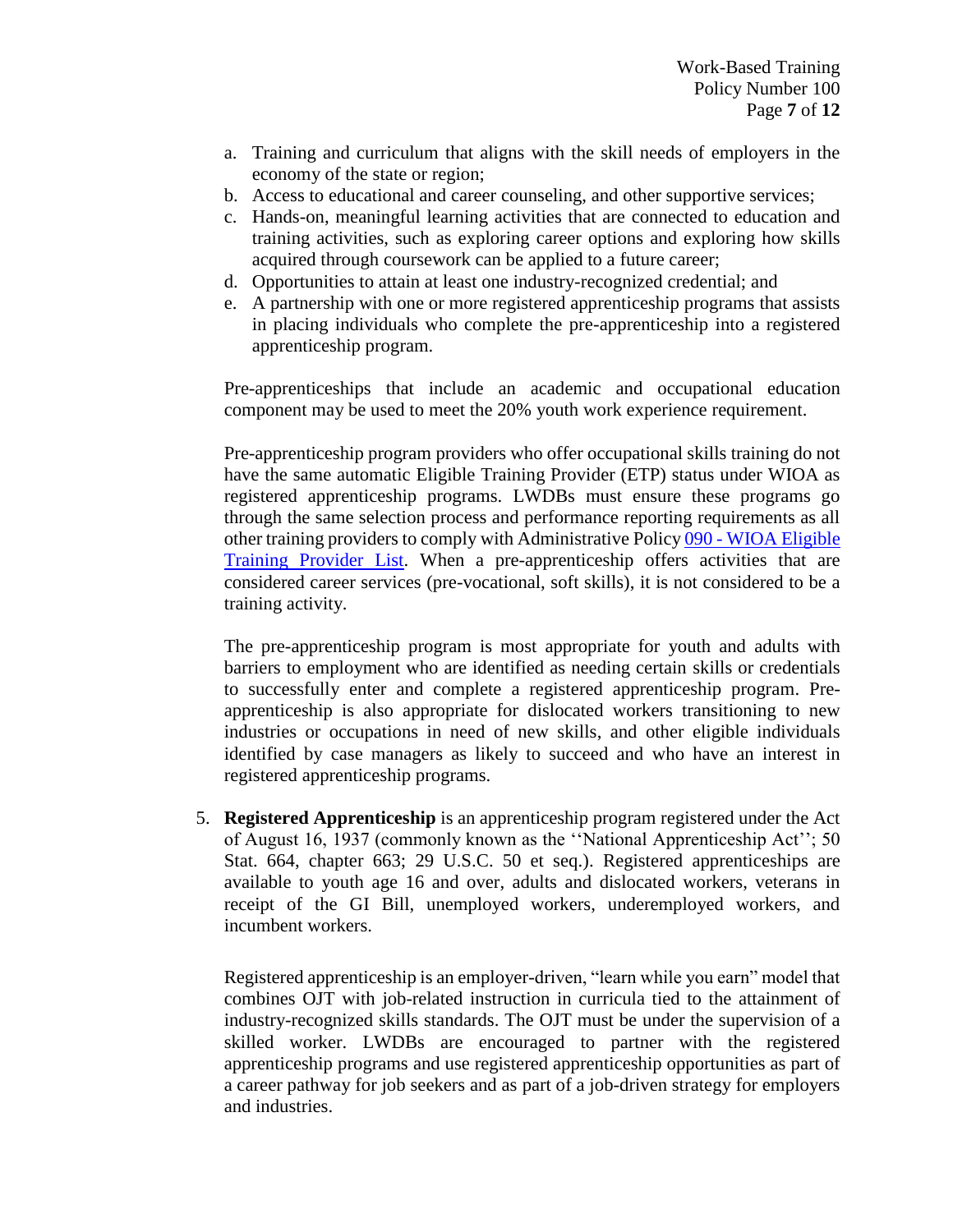Registered apprenticeship programs are required to be included and maintained on the Eligible Training Providers List (ETPL) as long as the corresponding program remains registered, unless the registered apprenticeship program notifies the Department of Economic Opportunity (DEO) in writing that it no longer wants to be included on the ETPL.

Prior to enrolling a participant into a registered apprenticeship activity, the LWDB must ensure that the registered apprenticeship includes the work component (onthe-job training) and the job-related instruction. An individual training account (ITA) may be developed for a participant to receive registered apprenticeship training.

LWDBs may also fund registered apprenticeships through customized training, OJT, and IWT.

The registered apprenticeship program is most appropriate for youth, adults and dislocated workers, veterans in receipt of the GI Bill, unemployed workers (including long-term unemployed), underemployed workers, and incumbent workers.

6. **Industry-Recognized Apprenticeship Program** is an apprenticeship program that includes a paid work component and an educational or instructional component, wherein an individual obtains workplace relevant knowledge and skills. An IRAP is developed, delivered and administered by third parties, which may include, trade and industry groups, companies, non-profit organizations, educational institutions, unions and joint labor-management organizations. IRAPs are certified as a highquality program by a third-party certifier that has received a favorable determination from the United States Department of Labor.

Unlike registered apprenticeships, IRAP participants cannot be considered apprentices for the purpose of meeting the Davis-Bacon Act wage requirements. The purpose of IRAP is to create an additional pathway to encourage expansion of apprenticeships beyond those industries where apprenticeships are already effective and substantially widespread. An IRAP may choose to become a registered apprenticeship program as long as it meets the standards and requirements in 29 CFR part 29. To receive WIOA training funds or an ITA, an IRAP sponsor will need to follow the process outlined in the Administrative Policy 090 - [WIOA](http://www.floridajobs.org/docs/default-source/lwdb-resources/policy-and-guidance/guidance-papers/2016-guidance-papers/wioa_etpl_policy.pdf?sfvrsn=9)  [Eligible Training Provider List.](http://www.floridajobs.org/docs/default-source/lwdb-resources/policy-and-guidance/guidance-papers/2016-guidance-papers/wioa_etpl_policy.pdf?sfvrsn=9) IRAPs are not automatically included on the ETPL.

7. **Transitional Jobs** are subsidized, time-limited, paid work experience in the public, private, or nonprofit sectors for individuals with barriers to employment who are chronically unemployed or have inconsistent work history. These jobs are designed to enable individuals to establish a work history, demonstrate success in the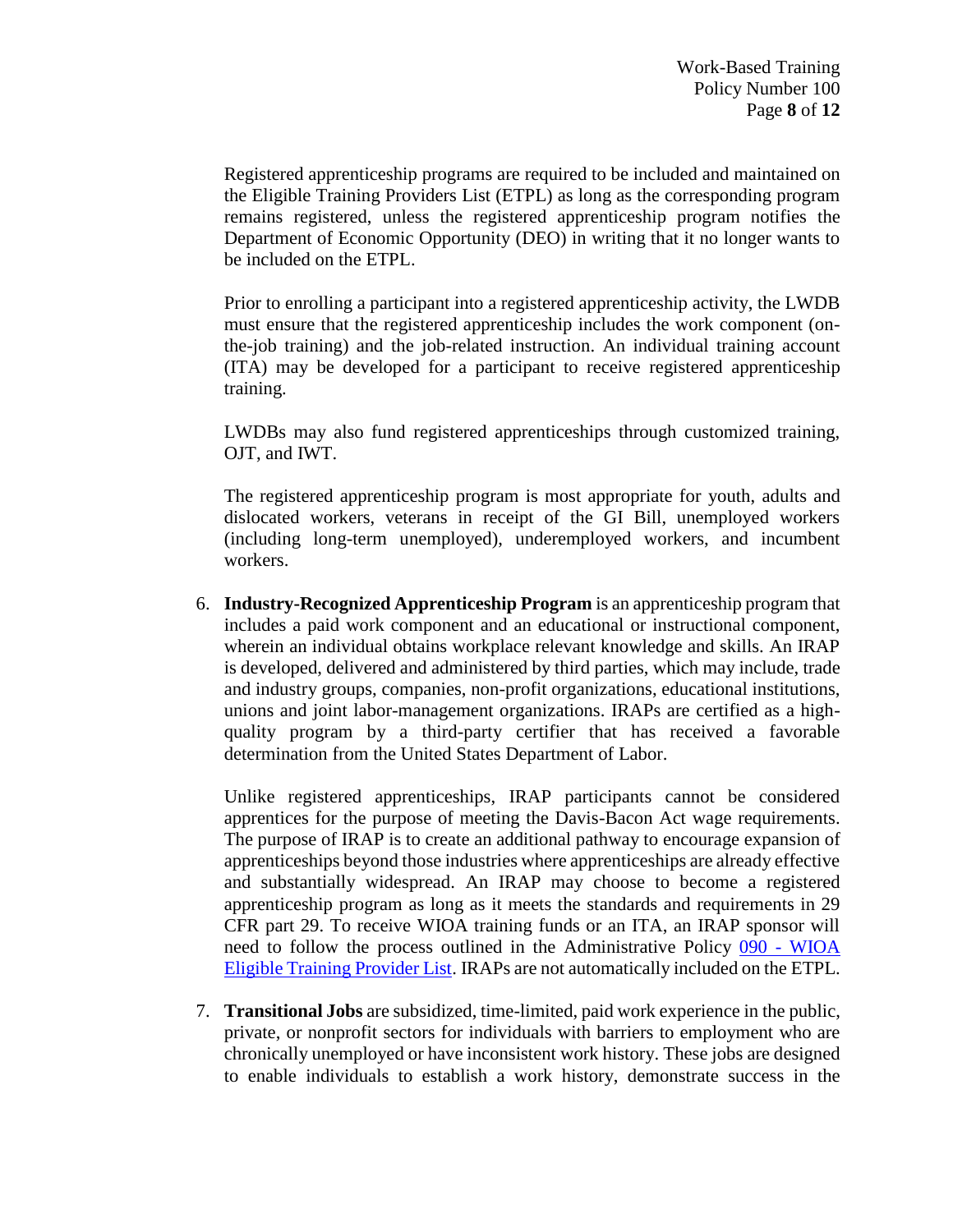workplace, and develop the skills that lead to unsubsidized employment. LWDBs may subsidize transitional jobs up to 100% of the cost.

Target populations include adults and dislocated workers with barriers to employment who are chronically unemployed or have an inconsistent work history. Potential target groups may include the long-term unemployed, ex-offenders, individuals who currently receive or have exhausted TANF benefits, and individuals with disabilities.

8. **Work experiences and internships** are planned, structured, learning experiences that take place in a workplace for a limited period. Work experience and internships may be paid or unpaid, as appropriate and consistent with other laws, such as the Fair Labor Standards Act. A work experience and internship may be in the private for-profit sector, the non-profit sector, or the public sector.

Work experiences and internships must include academic and occupational education components. The academic and occupational education as a component is a requirement for WIOA Youth. It is not a requirement for WIOA Adults and Dislocated Workers. The academic and occupational education components refer to contextual learning that accompanies a work experience. It includes the information necessary to understand and work in specific industries and/or occupations. For example, if a youth is in a work experience in a hospital, the occupational education could be learning about the duties of different types of hospital occupations such as a phlebotomist, radiology tech, or physical therapist. Whereas, the academic education could be learning some of the information individuals in those occupations need to know such as why blood type matters, the name of a specific bone in the body, or the function of a specific ligament. Local programs have the flexibility to determine the appropriate type of academic and occupational education necessary for a specific work experience. The educational component may occur concurrently or sequentially with the work experience.

For youth, work experiences may also include:

- a. Pre-apprenticeship programs;
- b. Summer employment and other employment activities available throughout the school year;
- c. Internships and job shadowing; and
- d. On-the-job training.

LWDBs must ensure that an employer does not use the WIOA work experience or internship activity to directly or indirectly aid in filling a job opening that is vacant because the former occupant is on strike or involved in a labor dispute that may lead to a strike.

Work experiences and internships are most appropriate for youth and adults with limited to no employment experience, dislocated workers who need exposure to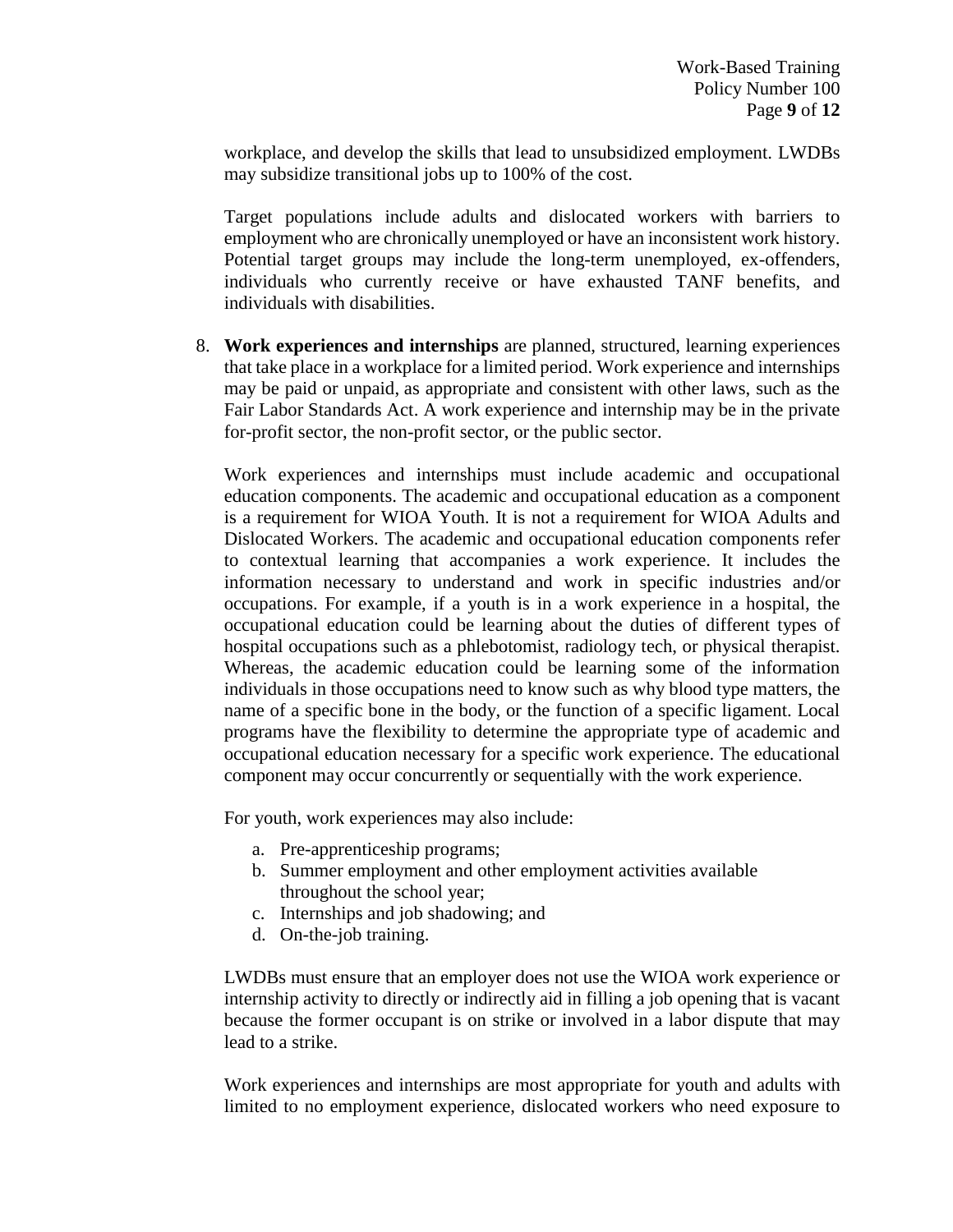new industries/occupations, unemployed workers, underemployed workers, and long-term unemployed workers.

## **B. Work-Based Training Employ Florida Service Codes**

Each work-based training activity is assigned a unique service code in Employ Florida service codes identified and described in the [Employ Florida Service Code Guide.](http://www.floridajobs.org/docs/default-source/lwdb-resources/programs-and-resources/wioa/2018-wioa/service-code-guide-072018.pdf?sfvrsn=6) The LWDB must assign the appropriate code to each individual engaged in a work-based training activity. The details of the work-based activity must be included in the service strategy.

## **C. Recording of Worksite, Provider and O\*Net Code Information**

When a participant is enrolled into a work-based training activity, staff must record in Employ Florida, the address and location of the worksite where the participant will work.

- 1. For OJT, the worksite is the same as the employer and the actual location where the participant will report for work.
- 2. For other work-based training activities, such as work experiences, temporary jobs (including temporary disaster-relief jobs), registered apprenticeships, and preapprenticeships (when applicable), the actual location where the participant will report for work worksite must be recorded as part of the enrollment process.

When a participant is enrolled in a work-based training activity, the provider and O\*Net Code for the occupation in which the participant will engage or receive training must be entered into Employ Florida as part of the enrollment process.

#### **D. Local Operating Procedures**

Local Operating Procedures (LOPs) help local areas further define and clarify how programs will be operated locally and are unique to each LWDB. Each LWDB must develop LOPs to establish the local requirements for the work-based training activities. The LOPs must include the allowable activities that conform to WIOA, but are not defined or captured in this administrative policy.

Each LWDB must develop LOPs as outlined below:

- 1. For customized training, LWDBs must describe in the LOPs how the local area defines the employer's significant portion of the cost of training, considering the size of the employer and any other factors the LWDB determines are appropriate, including:
	- a. The number of employees participating in training;
	- b. Wage and benefit levels of those employees;
	- c. Relation of the training to the competitiveness of a participant; and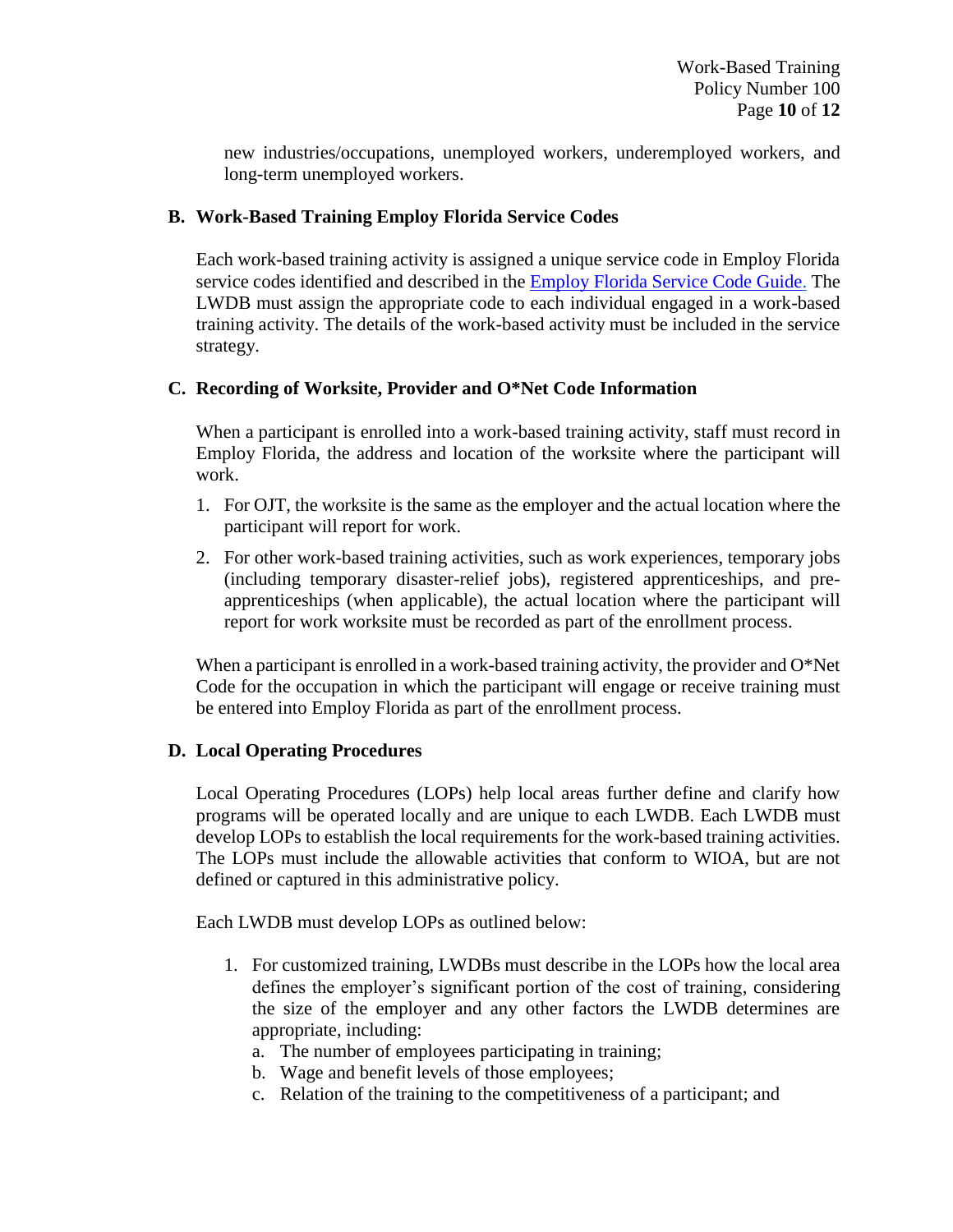- d. Other employer-provided training and advancement opportunities.
- 2. LWDBs must define local eligibility criteria for IWT.
- 3. A description of how the LWDB will meet the non-federal share of cost for IWT.
- 4. LWDBs utilizing transitional jobs must include in their local operating procedures:
	- A. Provisions on the amount of reimbursement (up to 100%);
- B. Limits on the duration of the jobs;
- C. The supportive services to be offered; and
- D. The manner for defining and identifying individuals who are "chronically unemployed" or "have an inconsistent work history."

#### **E. State and Local Monitoring**

Services and activities provided under WIOA must be monitored annually for compliance with WIOA requirements by DEO pursuant to Section 185(c), WIOA. DEO will monitor the requirements outlined in this policy and local operating procedures. Additionally, LWDBs must establish local monitoring policies and procedures that include, at minimum:

- 1. Roles of the employer, participant, and LWDB staff;
- 2. Local monitoring procedures of work-based training employers and worksites to ensure that all parties are, and remain in, compliance with federal and state laws, as well as state and local policies and procedures. LWDBs should include in the monitoring process visits to the worksite and interviews of participants and supervisors by individuals who are not responsible for the management of the worksite agreement or the case management of participants at the worksite; and
- 3. Validation of skills and competency attainment for participants.

LWDBs must ensure participating employers agree to cooperate with monitoring requirements conducted by the state and/or LWDB and adhere to all other applicable local, state and federal rules and regulations.

# **V. DEFINITIONS**

- 1. **Individual Service Strategy** An individual plan for a youth which includes an employment goal, appropriate achievement objectives and the appropriate combination of services for the participant based on the objective assessment.
- 2. **In-demand Occupation** An occupation that currently has or is projected to have a number of positions (including positions that lead to economic self-sufficiency and